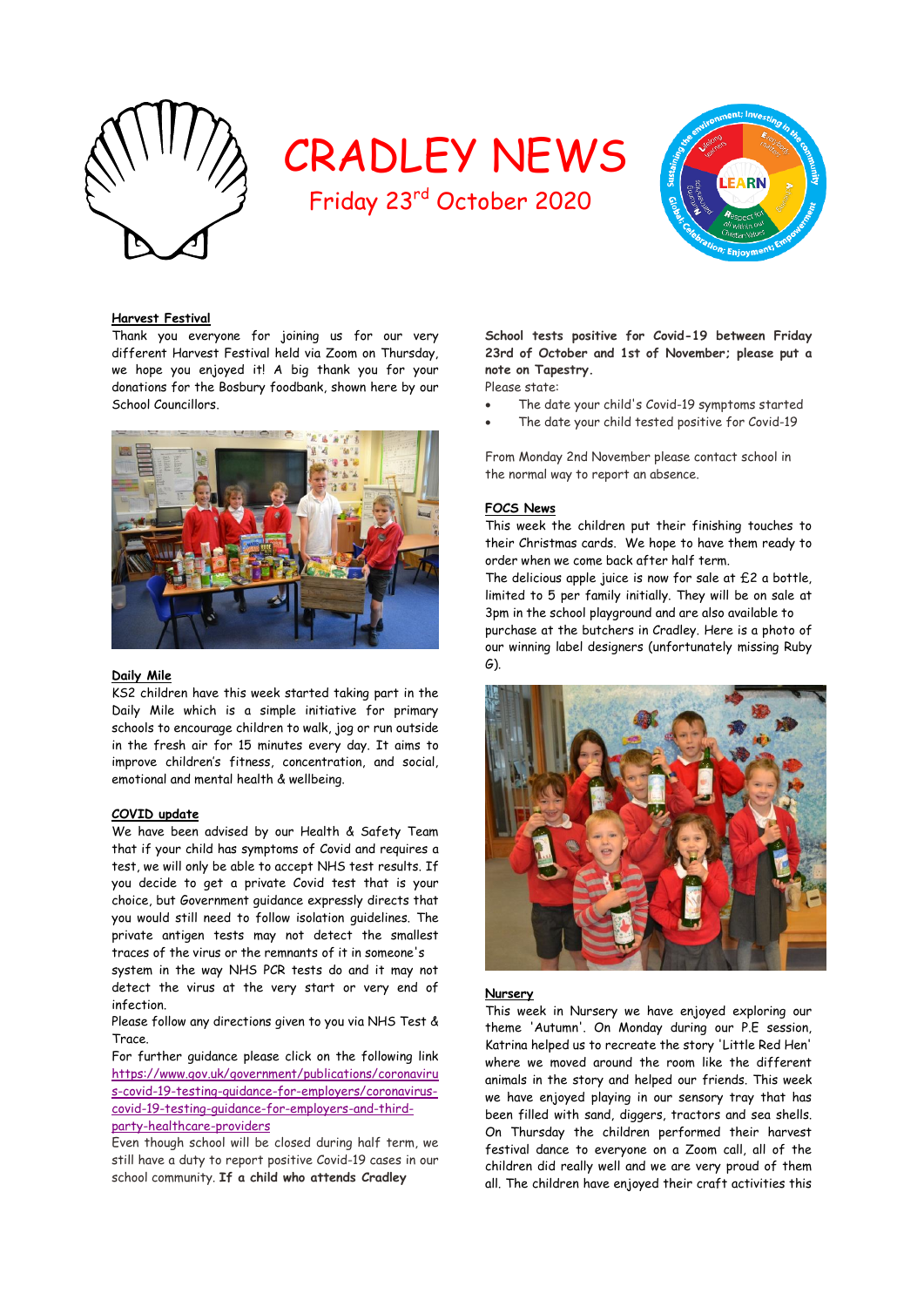week and we have been using different materials to make our very own autumn leaf picture. We have finished off our half term with a super forest school session on Friday. We had a log fire and toasted marshmallows!



#### **Lunches**

If you would like to order a packed lunch for your child via Black Pepper, please do so at least 3 days in advance, thank you. After half term there will be a hot meal option once again, please click on the following link for the new menu: [https://c8b90f34-40f6-41a9-a453-](https://c8b90f34-40f6-41a9-a453-0c6d86715abf.filesusr.com/ugd/21fe6b_0b0a1d0b92194defbfebfe00a24f7a52.pdf) [0c6d86715abf.filesusr.com/ugd/21fe6b\\_0b0a1d0b9219](https://c8b90f34-40f6-41a9-a453-0c6d86715abf.filesusr.com/ugd/21fe6b_0b0a1d0b92194defbfebfe00a24f7a52.pdf) [4defbfebfe00a24f7a52.pdf](https://c8b90f34-40f6-41a9-a453-0c6d86715abf.filesusr.com/ugd/21fe6b_0b0a1d0b92194defbfebfe00a24f7a52.pdf) Please order via Black Pepper as normal.

#### **Volunteers**

If you are able to help out in any way we would welcome your support. Please try to stick with helping in one class only, social distancing will be essential and full guidance will be given. Please let your child's class teacher or myself know if you are able to help in anyway.

#### **Attendance**

Well done to Class 2 who've had 99.1% attendance this week. They get to look after Alfie the Attendance Bear next week. Please can we remind parents that late arrivals after the registers close at 8.55am count as a missed morning session and are included in attendance figures.

**Class 1 – 97.46% Class 2 – 99.1% Class 3 – 98.47% Class 4 – 98.45% Class 5 – 98.99% Whole School – 98.3%**

# **Cradley Church Car Treasure Trail**

From 17<sup>th</sup> October - 1<sup>st</sup> November. Clues and entry forms are just £10 per car. Entry forms must be completed and handed in by 5<sup>th</sup> November.

Correct entries will be entered into a draw for £50, which will take place on  $15^{th}$  November in Cradley Church. Check the website and Facebook page as to how

to get the clues and entry form or contact Ian on 01886 884682 or email him at [ianbailey@hotmail.co.uk](mailto:ianbailey@hotmail.co.uk)

# **Value of the Month - COMPASSION**

#### Ephesians 4:32

"Be kind and compassionate to one another, forgiving each other, just as Christ God forgave you." Chosen by Mrs Smith

#### **Stars of the week**

#### **Nursery**

Joshua Larkin for his excellent start at Nursery Lottie Mifflin for being a superstar **Class 1**

Arthur Keveren for good work in his phonics Joel Kenwrick for consistently good behaviour and for being so positive in school

**Class 2**

Neve Philpotts for great independent Maths this week Lois Mackay for persistently good handwriting **Class 3** 

Ebony Larkin for having a positive attitude to work in school and at home

Beth Richards for trying really hard with her reading and making excellent progress

# **Class 4**

Ava Oseman for taking pride in her diary about the Grand Canyon

Molly Gibbons for persevering with reading

comprehension

## **Class 5**

Henry Jackson for aiming for his best writing this week Tehya Stanley for always giving 100% to her schoolwork

#### **Dates for the Future (these are subject to change)**

#### **OCTOBER**

**Value of the Month – Compassion**

**Friday 23rd** Half term

#### **NOVEMBER**

**Value of the Month – Courage**

#### **Monday 2nd**

Term starts **Wednesday 4th** Rags 2 Riches collection by 9am **Friday 6th** Flu immunisations Yrs R-6

### **DECEMBER**

**Value of the Month – Peace**

**Monday 7th** Nativity dress rehearsal **Tuesday 8th Nativity Wednesday 9th Nativity**